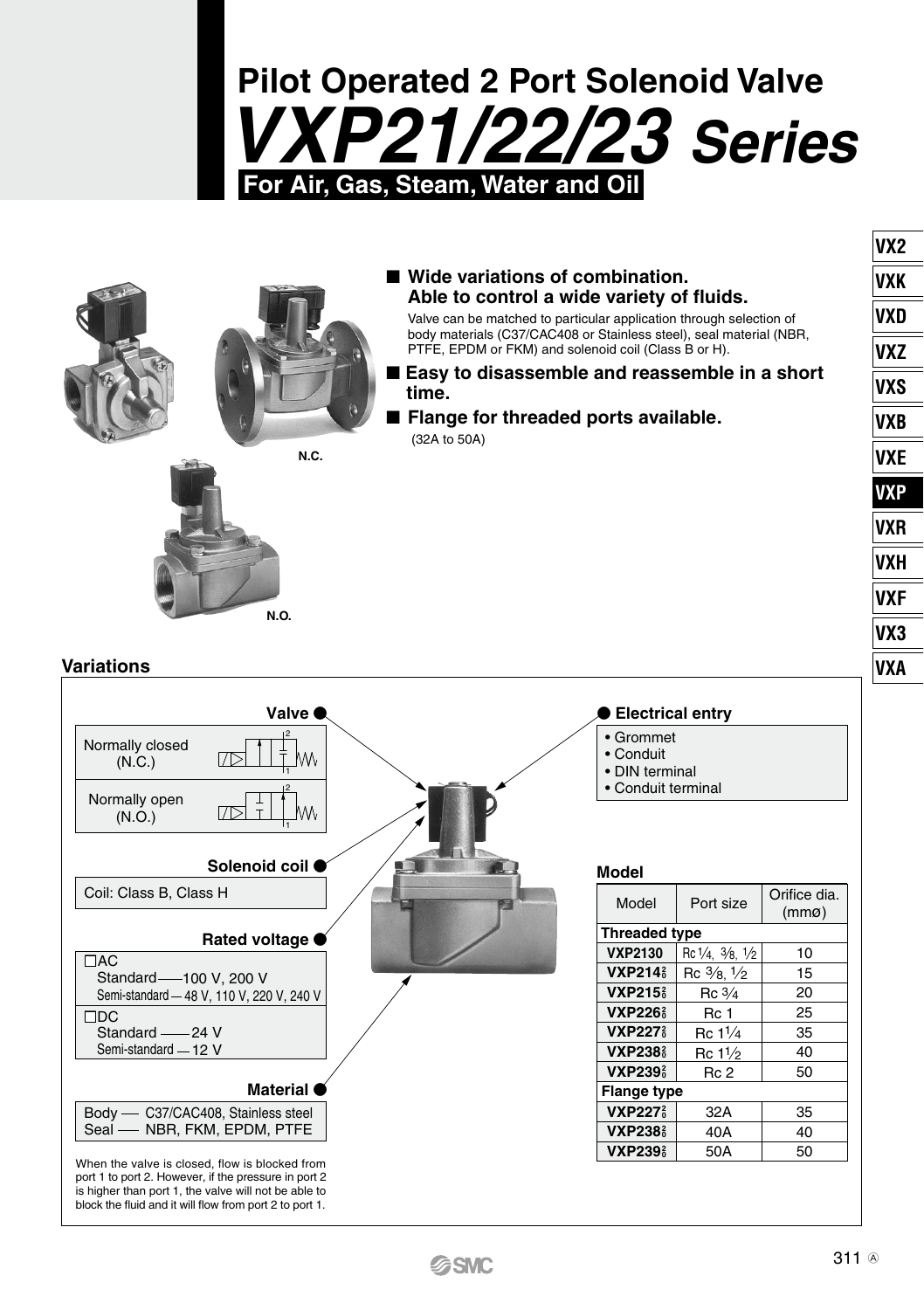# **Applicable Fluids Check List Pilot Operated 2 Port Solenoid Valve** *VXP21/22/23 Series*

# **Normally Closed (N.C.)**

Refer to page 313 for specifications and models.

# **Option Symbol and Composition Fluid Name and Option**

| Option symbol | Seal material | Coil insulation<br>type | Body, Shading<br>coil material           |
|---------------|---------------|-------------------------|------------------------------------------|
| Standard      | <b>NBR</b>    |                         |                                          |
| A             | <b>FKM</b>    | B                       |                                          |
| B             | <b>EPDM</b>   |                         |                                          |
| $C^{Note 2}$  | <b>PTFE</b>   |                         | C37 or CAC408,<br>Copper                 |
| D             | <b>FKM</b>    | н                       |                                          |
| E             | EPDM          |                         |                                          |
| $F$ Note 1)   | <b>FKM</b>    |                         |                                          |
| G             | <b>NBR</b>    |                         |                                          |
| Н             | <b>FKM</b>    | B                       |                                          |
| $\mathbf{J}$  | <b>EPDM</b>   |                         |                                          |
| $K$ Note 2)   | <b>PTFE</b>   |                         | Stainless steel, Silver                  |
| $L$ Note 1)   | <b>FKM</b>    |                         | (Not available for<br>VXP2270/2380/2390) |
| N             | <b>FKM</b>    |                         |                                          |
| P             | <b>EPDM</b>   |                         |                                          |
| Note 2)<br>Ω  | PTFE(FKM)     | н                       |                                          |
| $S$ Note 2)   | PTFE(FKM)     |                         | C37 or CAC408,                           |
| $T$ Note 1)   | <b>NBR</b>    | в                       | Copper                                   |

Note 1) Non-lube type. For other options, "-X21" at the end of product number represents the non-lube option.

Note 2) Available option for VXP2130.

# **Normally Open (N.O.)**

Refer to page 315 for specifications and models.

# **Option Symbol and Composition Fluid Name and Option**

| Option symbol        | Seal material | Coil insulation<br>type | Body, Shading<br>coil material | Holder material<br>(in core assembly) |  |  |
|----------------------|---------------|-------------------------|--------------------------------|---------------------------------------|--|--|
| Standard Note 2)     | <b>NBR</b>    |                         |                                |                                       |  |  |
| A                    | <b>FKM</b>    | B                       |                                | <b>POM</b>                            |  |  |
| B                    | EPDM          |                         | C37                            |                                       |  |  |
| C                    | PTFE          |                         | or CAC408.                     |                                       |  |  |
| $D$ Note 2)          | <b>FKM</b>    | н                       | Copper                         | Stainless steel                       |  |  |
| E                    | EPDM          |                         |                                |                                       |  |  |
| $\mathbf{F}$ Note 1) | <b>FKM</b>    |                         |                                |                                       |  |  |
| G                    | NBR.          |                         |                                |                                       |  |  |
| н                    | <b>FKM</b>    | B                       |                                | <b>POM</b>                            |  |  |
| $\mathbf{I}$         | EPDM          |                         | Stainless steel, Silver        |                                       |  |  |
| K                    | <b>PTFE</b>   |                         | (Not available for             |                                       |  |  |
| Note 1)              | <b>FKM</b>    |                         | VXP2272/2382/2392)             |                                       |  |  |
| N                    | <b>FKM</b>    |                         |                                |                                       |  |  |
| P                    | EPDM          |                         |                                | Stainless steel                       |  |  |
| Q                    | PTFE(FKM)     | н                       |                                |                                       |  |  |
| S                    | PTFE(FKM)     |                         |                                |                                       |  |  |
| $T$ Note 1)          | <b>NBR</b>    | B                       | C37 or<br>CAC408, Copper       | <b>POM</b>                            |  |  |
| $X$ Note 1)          | <b>FKM</b>    | н                       |                                | Stainless steel                       |  |  |

Note 1) Non-lube type. For other options, "-X21" at the end of product number represents the non-lube option.

Note 2) Grease has been applied to the core part.



| Fluid (Application)         |                    | Option symbol and body material |
|-----------------------------|--------------------|---------------------------------|
|                             |                    | C37 or CAC408 Stainless steel   |
| Applicable valve            | 10A to 50A Note 1) | 10A to 25A                      |
| Ethyl alcohol               | F. B               | L, J                            |
| Ethylene glycol             | в                  | J                               |
| Caustic soda (25% $\geq$ )  |                    | J                               |
| Gas oil                     | A                  | н                               |
| Silicone oil                | А                  | н                               |
| Fuel oil (up to 60°C)       | А                  | н                               |
| Fuel oil (up to 100°C)      | D                  | N                               |
| Steam system (Steam)        | S                  | Q                               |
| Steam system (Boiler water) |                    | G, J                            |
| Steam system (Condensate)   | E                  | P                               |
| Insulation oil              | А                  | н                               |
| Naphtha                     | А                  | н                               |
| Parachloroethylene          | А                  | н                               |
| Brake oil                   | в                  | л                               |
| Water (up to 99°C)          | D. E               | N, P                            |

∗ lf using for other fluids, please contact SMC.

Note 1) 10A to 25A are C37 and 32A to 50A are CAC408.



| Fluid (Application)         |                   | Option symbol and body material |
|-----------------------------|-------------------|---------------------------------|
|                             |                   | C37 or CAC408 Stainless steel   |
| Applicable valve            | 15A to 50ANote 1) | 15A to 25A                      |
| Caustic soda (25% $\geq$ )  |                   |                                 |
| Gas oil                     | А                 | н                               |
| Silicone oil                | А                 | н                               |
| Fuel oil (up to 60°C)       | А                 | н                               |
| Fuel oil (up to 100°C)      | D                 | N                               |
| Steam system (Steam)        | S                 | Ω                               |
| Steam system (Boiler water) |                   | G. J                            |
| Steam system (Condensate)   | Е                 | Р                               |
| Insulation oil              | А                 | н                               |
| Parachloroethylene          | А                 | н                               |
| Brake oil                   | в                 |                                 |
| Water (up to 99°C)          | E                 | N. P                            |

∗ lf using for other fluids, please contact SMC. Note 1) 15A to 25A are C37 and 32A to 50A are CAC408.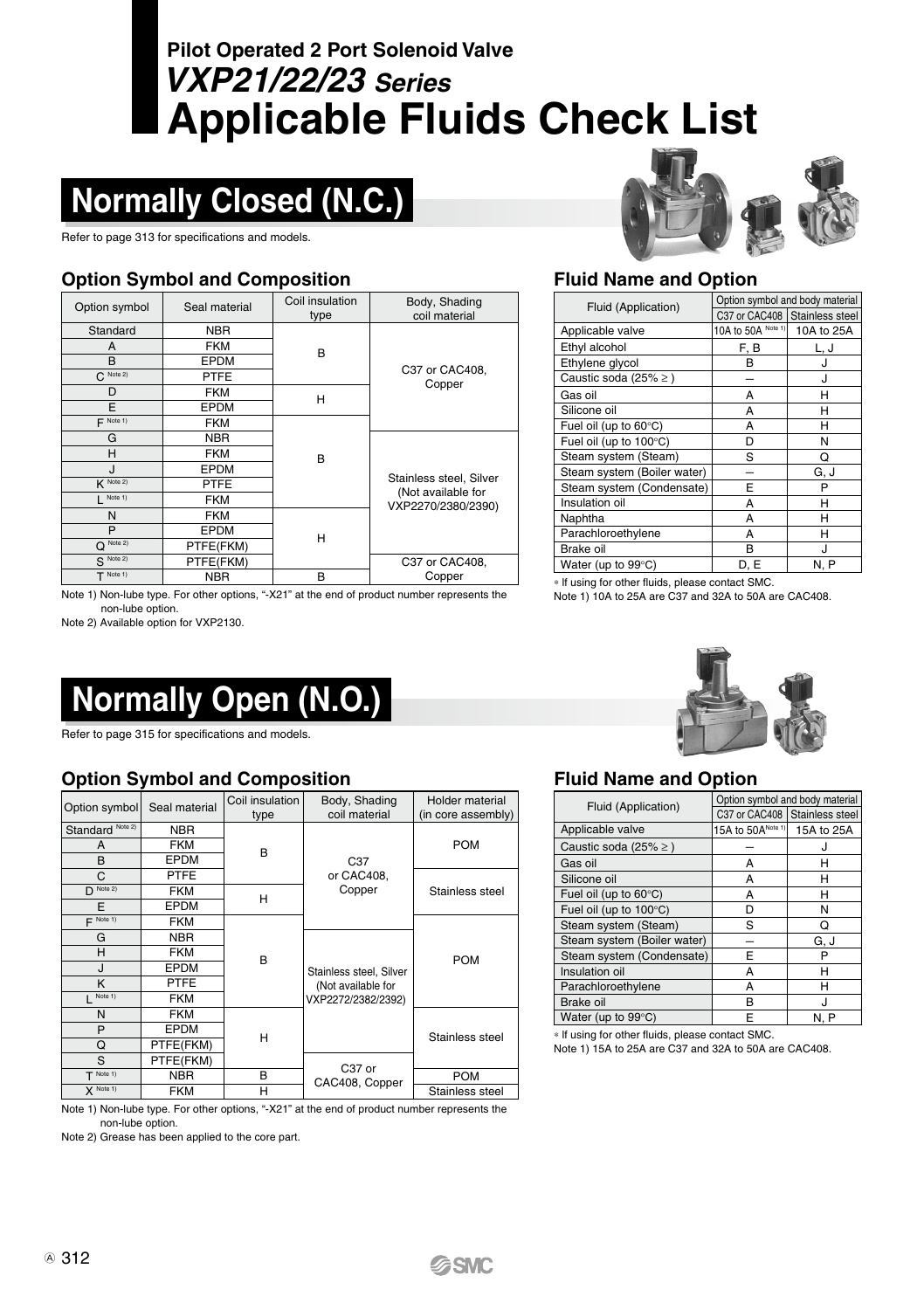

**VX2 VXK VXD VXZ VXS**

Steam (S) High temperature water ......... (D, E) High temperature oil (D) Option Note 1

Note 1) Refer to page 312 "Applicable Fluids Check List" for details of special fluids outside of the standard options

# **Normally Closed (N.C.)**



When the valve is closed, flow is blocked from port 1 to port 2. However, if the pressure in port 2 is higher than port 1, the valve will not be able to block the fluid and it will flow from port 2 to port 1.

### **Model/Valve Specifications <Normally Closed>**

| Connection Orifice |                  |            | Min. operating           |     |          | Maximum operating pressure differential Note 2) |     |     |     | (MPa) | Flow rate characteristics |                   |                              |      |     |                                | Note 21<br>Note 1 | IVXS       |
|--------------------|------------------|------------|--------------------------|-----|----------|-------------------------------------------------|-----|-----|-----|-------|---------------------------|-------------------|------------------------------|------|-----|--------------------------------|-------------------|------------|
| 몽                  | dia.             | Model      | pressure<br>differential |     | Water    |                                                 | Air |     | Oil | Steam |                           | Water, Oil, Steam |                              | Air  |     | Max. system Weight<br>pressure |                   |            |
|                    | l(mmø)l          |            | (MPa)                    | AC  | DC       | AC                                              | DC  | AC  | DC  | AC    | Kv                        | Cy converted      | C [dm <sup>3</sup> /(s-bar)] |      | Cv  | (MPa)                          | (g)               | <b>VXB</b> |
| 1/4                | 10               | VXP2130-02 | 0.04                     | 0.7 | 0.5      | 0.9                                             | 0.7 | 0.5 | 0.4 | 0.9   | 0.1                       | . 9               | 8.5                          | 0.35 | 2.0 |                                | 420               |            |
| $\frac{3}{8}$      | 10               | VXP2130-03 | 0.04                     | 0.7 | 0.5      | 0.9                                             | 0.7 | 0.5 | 0.4 | 0.9   | 2.1                       | 2.4               | 9.2                          | 0.35 | 2.4 | Water,                         | 420               | <b>VXE</b> |
|                    | 15               | VXP2140-03 | 0.04                     | 1.0 | .0       | 1.0                                             | 1.0 | 0.7 |     | 1.0   | 3.6                       | 4.2               | 18                           | 0.35 | 5.0 | Air. Oil-<br>1.5               | 740               |            |
|                    | 10 <sup>10</sup> | VXP2130-04 | 0.04                     | 0.7 | 0.5      | 0.9                                             | 0.7 | 0.5 | 0.4 | 0.9   | 2.1                       | 2.4               | 9.2                          | 0.35 | 2.4 | Steam                          | 500               | <b>VXP</b> |
| $\frac{1}{2}$      | 15               | VXP2140-04 | 0.04                     | 1.0 | .0       | 1.0                                             | 1.0 | 0.7 | 0.  | 1.0   | 4.6                       | 5.3               | 20                           | 0.35 | 5.5 | 1.0                            | 740               |            |
| 3/4                | 20               | VXP2150-06 | 0.04                     | 0.، | $\Omega$ | 1.0                                             | .0  | 0.7 |     | 1.0   | 7.9                       | 9.2               | 38                           | 0.30 | 9.2 |                                | 1300              |            |
|                    |                  |            |                          |     |          |                                                 |     |     |     |       |                           |                   |                              |      |     |                                |                   | <b>VXR</b> |

Water (Standard) Air Turbine oil

Standard specifications

**Fluid**

and specifications.

|          | Connection | Orifice           |            | Min. operating<br>pressure | Maximum operating pressure differential Note 2) (MPa)<br>Flow rate characteristics<br>Water<br>Oil<br>Water, Oil, Steam |                |     |            |          | Note 2)<br>Max. system | Note 1<br>Weight   | 'VXH |              |                                          |                   |      |            |
|----------|------------|-------------------|------------|----------------------------|-------------------------------------------------------------------------------------------------------------------------|----------------|-----|------------|----------|------------------------|--------------------|------|--------------|------------------------------------------|-------------------|------|------------|
|          | த<br>ミ     | diameter<br>(mmo) | Model      | differential<br>(MPa)      | <b>AC</b>                                                                                                               | D <sub>C</sub> | AC  | Air<br>DC. | AC       | D <sub>C</sub>         | <b>Steam</b><br>AC | Kv   | Cv converted | Air<br>Effective area (mm <sup>2</sup> ) | pressure<br>(MPa) | (g)  |            |
|          |            | 25                | VXP2260-10 | 0.04                       | 1.0                                                                                                                     | 1.0            | 0.1 | .C         | 0.       | 0.7                    | 1.0                | 10   | 12           | 215                                      |                   | 1810 | VXF        |
| 11/4     |            | 35                | VXP2270-12 | 0.03                       | 1.0                                                                                                                     | 0. ا           | .0  | $\Omega$   | 0.       | 0.7                    | .0                 | 20   | 23           | 415                                      | Water             | 3300 |            |
| 11/2     |            | 40                | VXP2380-14 | 0.03                       | 1.0                                                                                                                     | 0.،            | 0.1 | $\Omega$   | 0.       | 0.7                    | 1.0                | 26   | 31           | 560                                      | Air Oil           | 4200 | VX3        |
| $\Omega$ |            | 50                | VXP2390-20 | 0.03                       | 1.0                                                                                                                     | 1.0            | 0.1 |            | $\Omega$ | 0.7                    | 1.0                | 43   | 49           | 880                                      | 1.5               | 5400 |            |
|          | 32A        | 35                | VXP2270-32 | 0.03                       | 1.0                                                                                                                     | 0.،            | 0.۱ | $\Omega$   | 0.       | 0.7                    | 1.0                | 20   | 23           | 415                                      | Steam             | 5900 | <b>VXA</b> |
|          | 40A        | 40                | VXP2380-40 | 0.03                       | 1.0                                                                                                                     | 1.0            | 0.1 |            | 0.       | 0.7                    | .0                 | 26   | 31           | 560                                      | 1.0               | 7300 |            |
|          | 50A        | 50                | VXP2390-50 | 0.03                       | 1.0                                                                                                                     | 1.0            |     |            |          | 0.7                    | 1.0                | 43   | 49           | 880                                      |                   | 9200 |            |

Note 1) Weight of grommet type. Add 10 g for conduit type, 30 g for DIN terminal type, 60 g for conduit terminal type respectively. Note 2) Refer to "Glossary of Terms" on page 309 for detail of max. operating pressure differential and max. system pressure.

• VXP2130: Option "C", "K", "Q", "S" only.

#### **Solenoid Specifications**

| Model        | Power     | Frequency | Apparent power (VA) |                          | Power consumption (W) | Temperature rise (°C) |
|--------------|-----------|-----------|---------------------|--------------------------|-----------------------|-----------------------|
|              | source    | (Hz)      | Inrush              | Holding                  | (Holding)             | (Rated voltage)       |
|              | AC        | 50        | 20 (32)             |                          | 4.5                   | 45                    |
| <b>VXP21</b> |           | 60        | 17 (28)             |                          | 3.2                   | 35                    |
|              | <b>DC</b> | -         |                     | $\overline{\phantom{a}}$ | 6                     | 55                    |
|              | AC        | 50        | 40                  | 18                       | 7.5                   | 60                    |
| <b>VXP22</b> |           | 60        | 35                  | 12                       | 6                     | 50                    |
|              | DC        | -         |                     |                          | 8                     | 60                    |
|              | AC        | 50        | 50                  | 21                       | 11                    | 65                    |
| <b>VXP23</b> |           | 60        | 45                  | 17                       | 9.5                   | 60                    |
|              | DC        |           |                     |                          | 11.5                  | 65                    |

Note) • The return voltage is 20% or more of the rated voltage for AC and 2% or more for DC.

• The allowable voltage fluctuation rate is ±10% of the rated voltage value for both AC and DC. • When the ambient temperature is 20°C ± 5°C and rated voltage is applied.

• For VXP2130, changing coils from AC to DC and vice versa is impossible, because of different core shapes.  $VXP21\frac{5}{4}0$ ,  $22\frac{7}{8}0$ ,  $23\frac{9}{8}0$  are possible to exchange coil from AC to DC, but impossible from DC to AC.

(Hum sound may generate because of no shading coil for DC.) • ( ): VXP2130

#### **Operating Fluid and Ambient Temperature**

|             |          |            |                |              | Operating fluid temperature (°C)                          |     |                          | Ambient      |
|-------------|----------|------------|----------------|--------------|-----------------------------------------------------------|-----|--------------------------|--------------|
| Temperature | Power    | Water      | Air            | Oil          | High temperature water Note 3 High temperature oil Note 3 |     | Steam <sup>Note 3)</sup> | temperature  |
| conditions  | source   | (Standard) | (Standard)     | (Standard)   | (D, E)                                                    | (D) | (S)                      | $(^\circ C)$ |
| Maximum     | AC       | 60         | 80             | 60           | 99                                                        | 100 | 183                      | 60           |
|             | DC       | 40         | 60             | 40           | -                                                         |     |                          | 40           |
| Minimum     | АC<br>DC |            | $-10^{Ncte 1}$ | $-5$ Note 2) | $\overline{\phantom{a}}$                                  | -   | -                        | $-10$        |

**SSMC** 

Note 1) Dew point: -10°C or less Note 2) 50 mm<sup>2</sup>/s or less Note 3) "D", "E" etc. in parentheses are option symbols. Note 4) VXP2130: Option "C", "K", "Q", "S" only.

#### **Be sure to read "Specific Product Precautions."**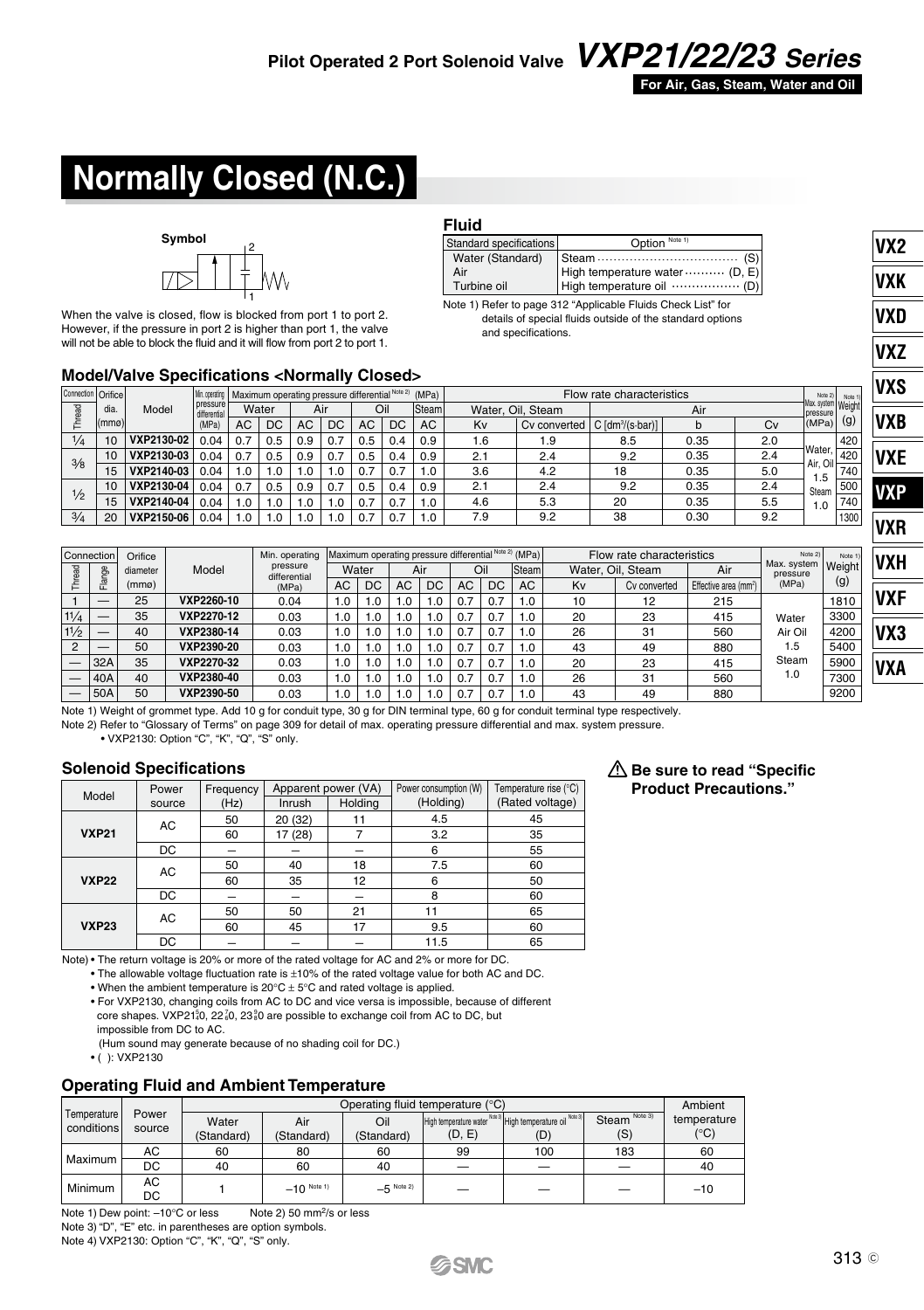

**SSMC** 

**How to Order (Normally Closed)**

**VXP Model — Port size — Electrical entry - X36**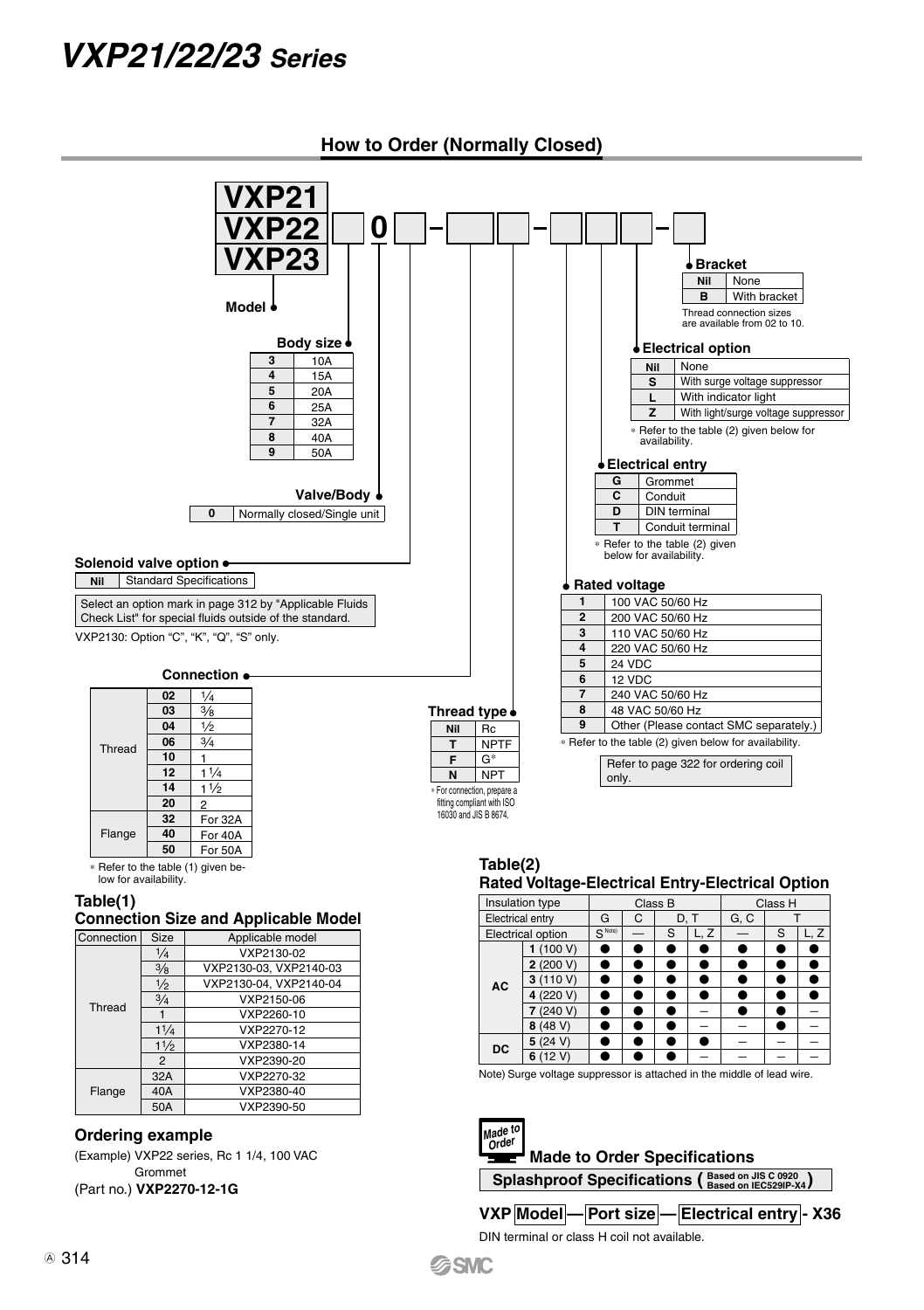

Steam (S) High temperature water ........... (D, E) High temperature oil (D)

Option

Note 1) Refer to page 312 "Applicable Fluids Check List" for details of special fluids outside of the standard options

and specifications.

# **Normally Open (N.O.)**



When the valve is closed, flow is blocked from port 1 to port 2. However, if the pressure in port 2 is higher than port 1, the valve will not be able to block the fluid and it will flow from port 2 to port 1.

### **Model/Valve Specifications <Normally Open>**

| Connection          |                          | Orifice I |            | Min. operating        | Max. operating pressure differential Note 2) (MPa) |       |              |     | Flow rate characteristics |                              |      |     |                          |               |
|---------------------|--------------------------|-----------|------------|-----------------------|----------------------------------------------------|-------|--------------|-----|---------------------------|------------------------------|------|-----|--------------------------|---------------|
|                     |                          | dia.      | Model      | pressure differential | Water.<br>Air                                      | Oil   | <b>Steam</b> |     | Water, Oil, Steam         |                              | Air  |     | Max. system<br>pressure  | <b>Weight</b> |
| Thread Flange (mme) |                          |           |            | (MPa)                 | AC/DC                                              | AC/DC | AC           | Kv  | Cv converted              | C [dm <sup>3</sup> /(s-bar)] |      | Cv  | (MPa)                    | (g)           |
| $\frac{3}{8}$       | $\overline{\phantom{a}}$ | 15        | VXP2142-03 | 0.04                  | 0.7                                                | 0.6   | 0.7          | 3.6 | 4.2                       | 18                           | 0.35 | 5.0 | <b>Water</b><br>Air. Oil | 760           |
| $\frac{1}{2}$       | $\overline{\phantom{a}}$ | 15        | VXP2142-04 | 0.04                  | 0.7                                                | 0.6   | 0.7          | 4.6 | 5.3                       | 20                           | 0.35 | 5.5 | 1.5                      | 760           |
| 3/4                 | $\overline{\phantom{a}}$ | 20        | VXP2152-06 | 0.04                  | 0.7                                                | 0.6   | 0.7          | 7.9 | 9.2                       | 38                           | 0.30 | 9.2 | Steam<br>0. ا            | 1320          |

**Fluid**

Standard specifications Water (Standard) Air Turbine oil

|                |     |                             |            | Min. operating        |     |              |       |       |                                                   |                   | Note 2)                                                        | Note 1                                    |  |     |
|----------------|-----|-----------------------------|------------|-----------------------|-----|--------------|-------|-------|---------------------------------------------------|-------------------|----------------------------------------------------------------|-------------------------------------------|--|-----|
|                |     | dia.                        | Model      | oressure differential |     | Oil          | Steam |       |                                                   | Air               | pressure                                                       | Weight                                    |  |     |
|                |     | (mmo)                       |            |                       |     | (MPa)        | AC/DC | AC/DC | AC                                                | Kv                | Cv converted                                                   |                                           |  | (g) |
|                |     | 25                          | VXP2262-10 | 0.04                  | 0.7 | 0.6          | 0.7   | 10    | 12                                                | 215               |                                                                | 1850                                      |  |     |
| 11/4           |     | 35                          | VXP2272-12 | 0.03                  | 0.7 | 0.6          | 0.7   | 20    | 23                                                | 415               |                                                                | 3300                                      |  |     |
| 11/2           |     | 40                          | VXP2382-14 | 0.03                  | 0.7 | 0.6          | 0.7   | 26    | 31                                                | 560               | Water.                                                         | 4200                                      |  |     |
| $\overline{2}$ |     | 50                          | VXP2392-20 | 0.03                  | 0.7 | 0.6          | 0.7   | 43    | 49                                                | 880               | í.5                                                            | 5400                                      |  |     |
| -              | 32A | 35                          | VXP2272-32 | 0.03                  | 0.7 | 0.6          | 0.7   | 20    | 23                                                | 415               | 1.0                                                            | 5900                                      |  |     |
| -              | 40A | 40                          | VXP2382-40 | 0.03                  | 0.7 | 0.6          | 0.7   | 26    | 31                                                | 560               |                                                                | 7300                                      |  |     |
|                | 50A | 50                          | VXP2392-50 | 0.03                  | 0.7 | 0.6          | 0.7   | 43    | 49                                                | 880               |                                                                | 9200                                      |  |     |
|                |     | Connection<br>Thread Flange |            | Orifice               |     | l Water, Air |       |       | Max. operating pressure differential Noe 2) (MPa) | Water, Oil, Steam | Flow rate characteristics<br>Effective area (mm <sup>2</sup> ) | Max. system<br>(MPa)<br>Air. Oil<br>Steam |  |     |

Note 1) Weight of grommet type. Add 10 g for conduit type, 30 g for DIN terminal type, 60 g for conduit terminal type respectively. Note 2) Refer to "Glossary of Terms" on page 309 for details of max. operating pressure differential and max. system pressure.

#### **Solenoid Specifications**

| Model        | Power<br>source | Frequency<br>(Hz) | Inrush | Apparent power (VA)<br>Holding | Power consumption (W)<br>(Holding) | Temperature rise (°C)<br>(Rated voltage) |
|--------------|-----------------|-------------------|--------|--------------------------------|------------------------------------|------------------------------------------|
|              | AC              | 50                | 25     | 12                             | 5                                  | 50                                       |
| <b>VXP21</b> |                 | 60                | 20     | 8                              | 3.5                                | 35                                       |
|              | DC              |                   |        |                                | 6                                  | 50                                       |
|              | AC              | 50                | 45     | 20                             | 8                                  | 55                                       |
| <b>VXP22</b> |                 | 60                | 40     | 15                             | 6.5                                | 45                                       |
|              | DC              | -                 |        |                                | 8                                  | 50                                       |
|              | AC              | 50                | 60     | 25                             | 10.5                               | 60                                       |
| <b>VXP23</b> |                 | 60                | 50     | 20                             | 9.5                                | 50                                       |
|              | DC              |                   |        |                                | 11.5                               | 55                                       |

**Be sure to read "Specific Product Precautions."** 

Note)• They are values in an ambient temperature of 20°C ±5°C and application of rated voltage.

• Changing coils from AC to DC and vice versa is impossible, because of different core shapes.

• Return voltage is 20% or more of the rated value at AC power and 5% or more at the DC power.

• The allowable voltage fluctuation rate is ±10% of the rated voltage value for both AC and DC.

#### **Fluid and Ambient Temperature**

|                            |                 |                     |                            |                         | Fluid temperature (°C)                                                |     |                                 | Ambient temperature |
|----------------------------|-----------------|---------------------|----------------------------|-------------------------|-----------------------------------------------------------------------|-----|---------------------------------|---------------------|
| Temperaturel<br>conditions | Power<br>source | Water<br>(Standard) | Air<br>(Standard)          | Oil<br>(Standard)       | High temperature water Note 3) High temperature oil Note 3)<br>(X, E) | (D) | Steam <sup>Note 3)</sup><br>(S) | (°C '               |
| Maximum                    | AC              | 60                  | 80                         | 60                      | 99                                                                    | 100 | 183                             | 60                  |
|                            | DC              | 40                  | 60                         | 40                      | -                                                                     |     | -                               | 40                  |
| Minimum                    | AC<br>DC        |                     | $-10^{N_{\text{other}}-1}$ | $-5$ <sup>Note 2)</sup> | –                                                                     | -   | –                               | $-10$               |

Note 1) Dew point: -10°C or less Note 2) 50 mm<sup>2</sup>/s or less

Note 3) "D", "E" etc. in parentheses are option symbols.

**VX2 VXK**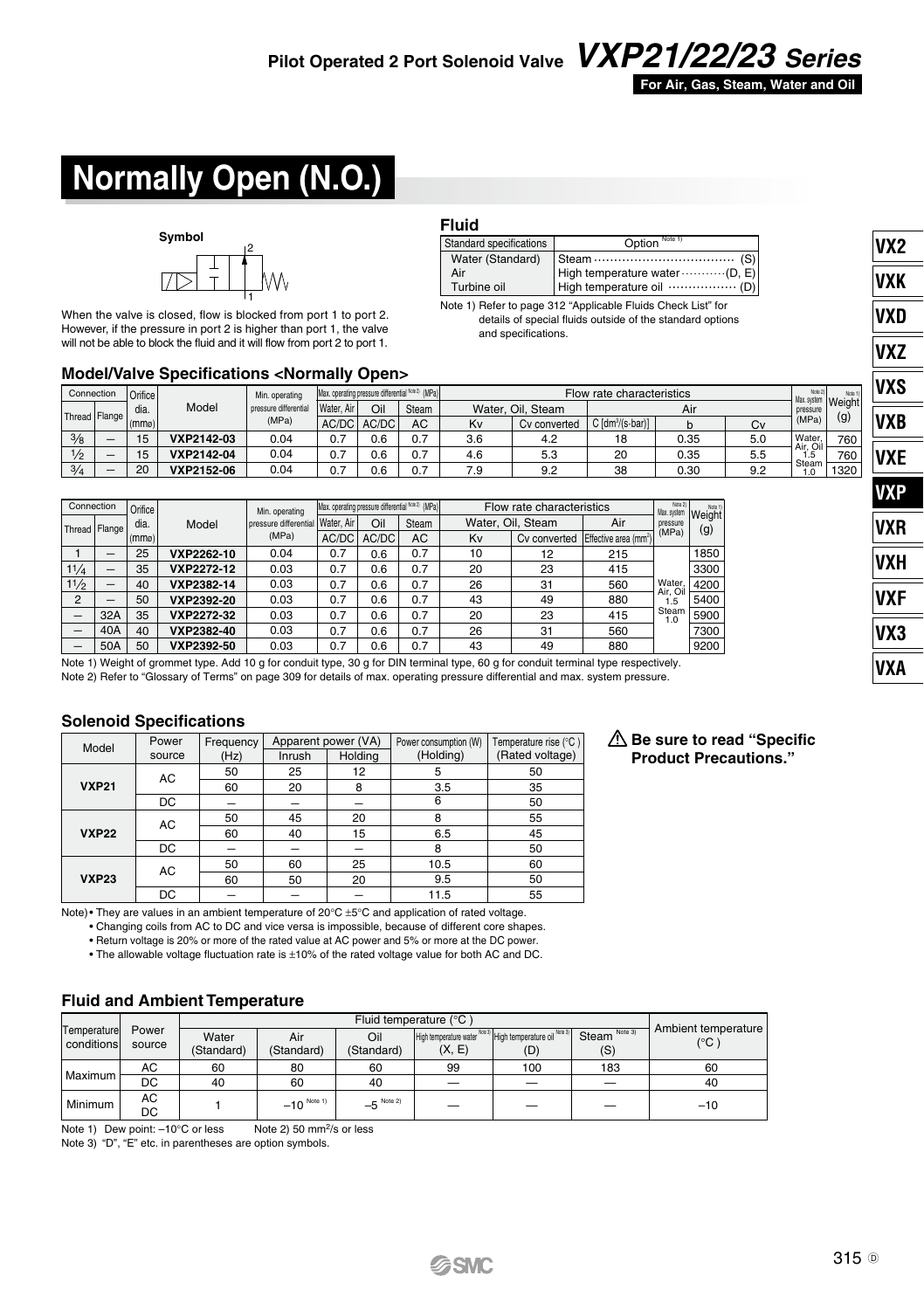

(Part no.) **VXP2272-32-2D**

Splashproof Specifications (Based on JIS C 0920<br> **Based on IEC529IP-X4)** 

**Made to Order Specifications** 

**VXP Model — Port size — Electrical entry - X36**

DIN terminal or class H coil not available.

**SSMC** 

**Order**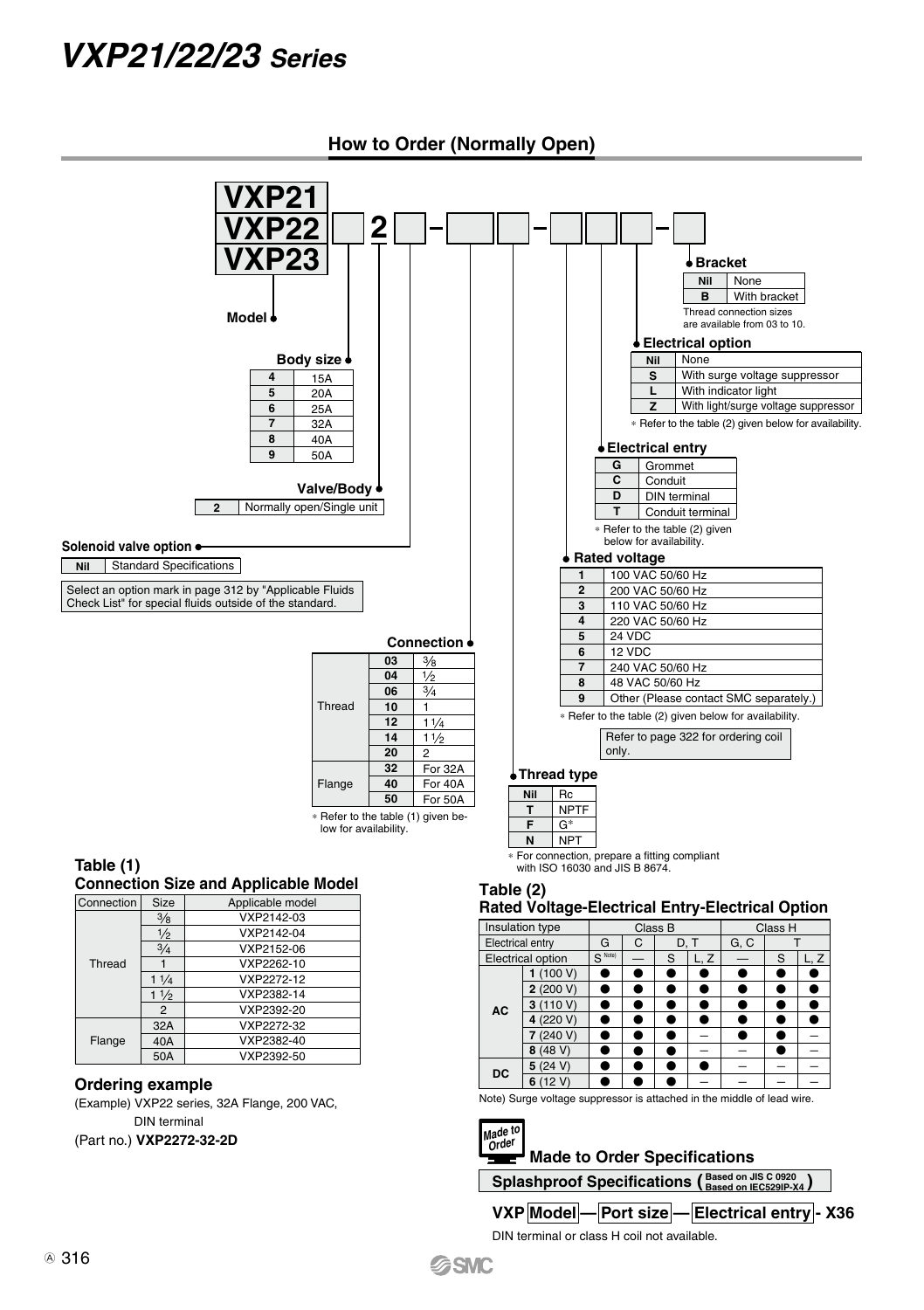

**VX2 VXK VXD VXZ VXS VXB VXE VXP VXR VXH VXF VX3 VXA**

### **Construction/Principle Parts Material**



|                      | 32A to 50A                             | CAC408           |                                               |
|----------------------|----------------------------------------|------------------|-----------------------------------------------|
|                      | 10A to 25A                             | C <sub>37</sub>  | Stainless steel                               |
|                      | 32A to 50A                             | CAC408           |                                               |
| O-ring               |                                        | <b>NBR</b>       | <b>FKM/EPDM</b>                               |
| Disk                 | 10A to 25A                             | Stainless steel. | Stainless steel, FKM<br>Stainless steel, EPDM |
| assembly             | 32A to 50A                             | <b>NBR</b>       | Stainless steel, C37<br><b>FKM/EPDM</b>       |
| Valve spring         |                                        | Stainless steel  |                                               |
|                      | 10A to 25A                             | Stainless steel. | Stainless steel, Silver                       |
|                      | 32A to 50A                             | Copper           |                                               |
| Armature             |                                        | Stainless steel. | Stainless steel, FKM                          |
| assembly             |                                        | NBR              | Stainless steel, EPDM                         |
| <b>Return spring</b> |                                        | Stainless steel  |                                               |
| Coil assembly        |                                        | Class B molded   | Class H molded                                |
|                      | Bodv<br><b>Bonnet</b><br>Core assembly |                  | C37.                                          |

| No. |               | Size       |                                 | Material                                      |  |  |  |  |
|-----|---------------|------------|---------------------------------|-----------------------------------------------|--|--|--|--|
|     | Description   |            | Standard                        | Option                                        |  |  |  |  |
| 1   | Bodv          | 15A to 25A | C37                             | Stainless steel                               |  |  |  |  |
|     |               | 32A to 50A | CAC408                          |                                               |  |  |  |  |
| 2   | <b>Bonnet</b> | 15A to 25A | C37                             | Stainless steel                               |  |  |  |  |
|     |               | 32A to 50A | CAC408                          |                                               |  |  |  |  |
| 3   | O-ring        |            | <b>NBR</b>                      | <b>FKM/EPDM</b>                               |  |  |  |  |
| 4   | Disk          | 15A to 25A | Stainless steel.<br>C37.        | Stainless steel, FKM<br>Stainless steel, EPDM |  |  |  |  |
|     | assembly      | 32A to 50A | <b>NBR</b>                      | Stainless steel, C37<br><b>FKM/EPDM</b>       |  |  |  |  |
| 5   | Valve spring  |            | Stainless steel                 |                                               |  |  |  |  |
| 6   | Core assembly | 15A to 25A | Stainless steel.<br>Copper, NBR | Stainless steel, Silver<br>FKM/EPDM, PTFE     |  |  |  |  |
|     |               | 32A to 50A | <b>POM</b><br>PTFE              | Stainless steel, Copper,<br>FKM/EPDM, PTFE    |  |  |  |  |
| 7   | Coil assembly |            | Class B molded                  | Class H molded                                |  |  |  |  |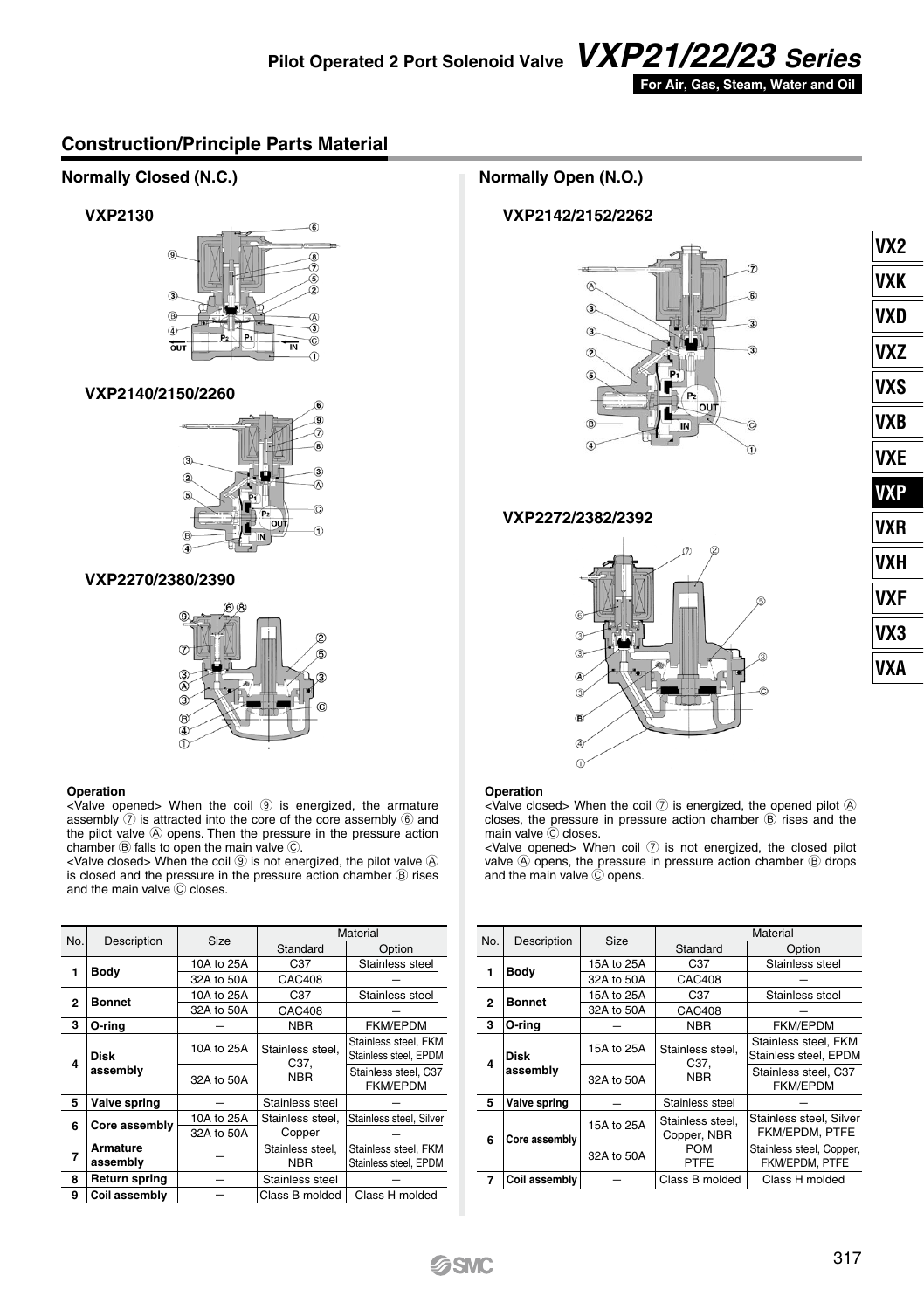# **Dimensions (Orifice Diameter: 10 mm**ø**)**

## **Normally Closed: VXP2130**



### **DIN terminal: D**



### **Conduit terminal: T**



: Port size Rc 1/2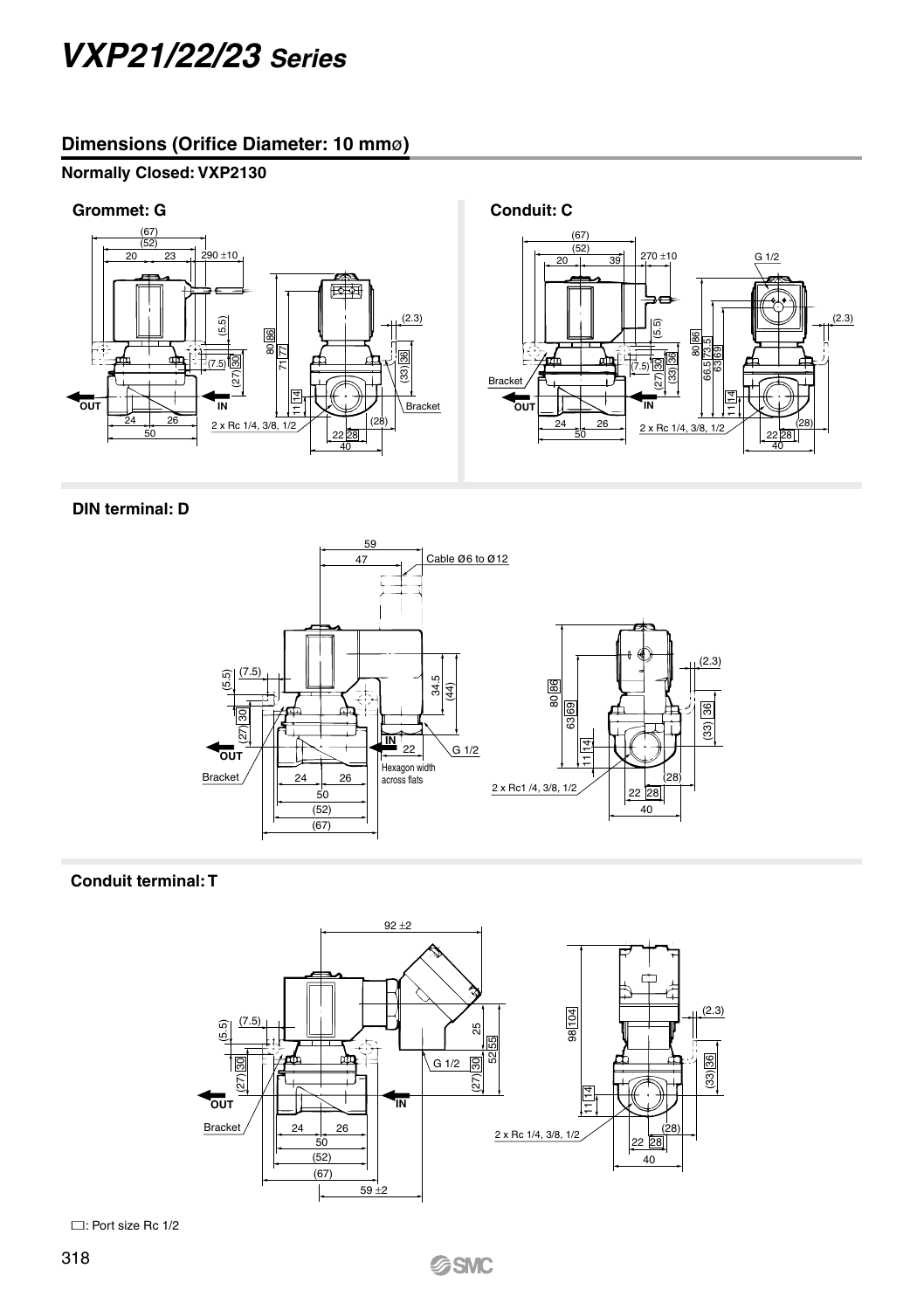

# **Dimensions (Orifice Diameter: 15 mm**ø**, 20 mm**ø**, 25 mm**ø**)**

# **Normally closed: VXP2140/2150/2260 Normally open: VXP2142/2152/2262**

### **Grommet: G Conduit: C**



 $270^{\pm 10}$ Q  $G\frac{1}{2}$  $\overline{z}$ للممعودة

| VX <sub>2</sub> |
|-----------------|
| VXK             |
| VXD             |
| VXZ             |
| <b>VXS</b>      |
| <b>VXB</b>      |
| VXE             |
| <b>VXP</b>      |
| VXR             |
| VXH             |
| <b>VXF</b>      |
| VX3             |
| <b>VXA</b>      |
|                 |

#### **Conduit terminal: T**



| Model          |                               | D<br>Port | А | в                             | c | Е.   |   |    |  |                  | M | Grommet |    |       |   | Electrical entry<br>Conduit Conduit terminal |                 |         |    |       | <b>Bracket</b>   |          |   |  |
|----------------|-------------------------------|-----------|---|-------------------------------|---|------|---|----|--|------------------|---|---------|----|-------|---|----------------------------------------------|-----------------|---------|----|-------|------------------|----------|---|--|
|                | Normally closed Normally open | size      |   |                               |   |      |   |    |  |                  |   | N       | Q  | N     | O | N                                            | Q               | R       | a  | b     | c                | a        | e |  |
| <b>VXP2140</b> | <b>VXP2142</b>                | 3/8, 1/2  |   | 63 104 (116) 26               |   | 28 I |   | 14 |  | 29 34 20 30      |   | 69 (76) | 23 | 61 39 |   | (68)<br>61                                   | 92 <sub>1</sub> | 59      | 57 | 34 39 |                  | 65 47 57 |   |  |
| <b>VXP2150</b> | <b>VXP2152</b>                | 3/4       |   | 80 118 (136) 32.5 87          |   | 35   | 8 |    |  | 17.5 37 43 20 30 |   | 77 (84) | 23 | 69 39 |   | 69 (76)                                      |                 | $92$ 59 | 74 | 51    | 45.5 78 52 62    |          |   |  |
| <b>VXP2260</b> | <b>VXP2262</b>                |           |   | 90 133 (150) 36.5 97   40   8 |   |      |   | 20 |  | 43 47 23 35      |   | 87 (97) |    |       |   | 25.5 79 41.5 79 (89)                         |                 | 95 62   | 81 |       | 58 49.5 86 57 67 |          |   |  |
| E. N.O.        |                               |           |   |                               |   |      |   |    |  |                  |   |         |    |       |   |                                              |                 |         |    |       |                  |          |   |  |

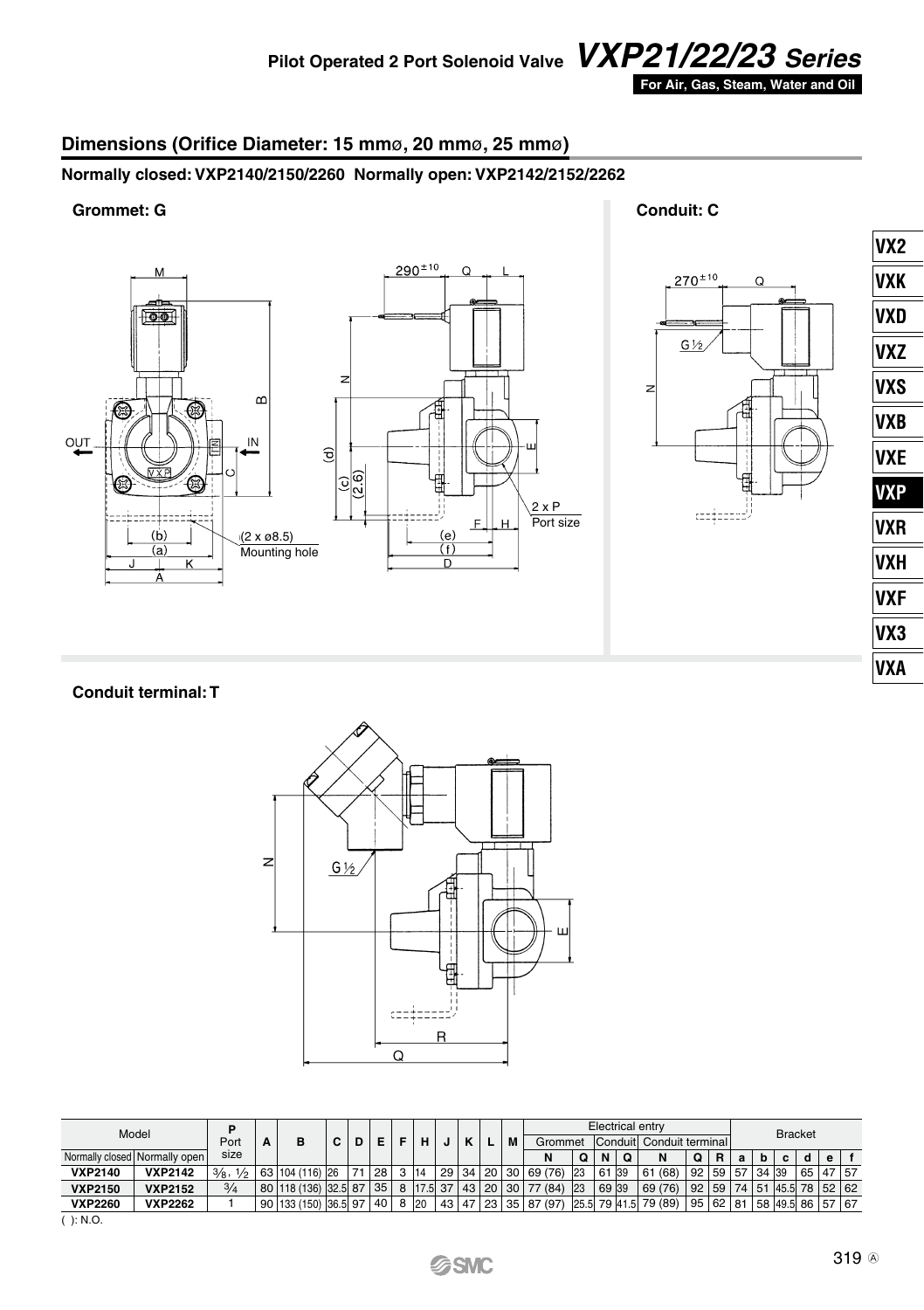### **Dimensions**

# **Normally closed: VXP2270/2380/2390 Normally open: VXP2272/2382/2392**

### **Grommet: G**







**Conduit: C DIN terminal: D** 



## **Conduit terminal: T**



| Model                         |                |               |     |                                              |   |                 |    |        |    |    | Electrical entry           |   |                |   |                     |    |    |                  |    |    |  |
|-------------------------------|----------------|---------------|-----|----------------------------------------------|---|-----------------|----|--------|----|----|----------------------------|---|----------------|---|---------------------|----|----|------------------|----|----|--|
|                               |                | Applicable    | A   |                                              | С | D               |    | н      |    |    | Grommet                    |   | Conduit        |   | <b>DIN</b> terminal |    |    | Conduit terminal |    |    |  |
| Normally closed Normally open |                | thread        |     |                                              |   |                 |    |        |    |    | M                          | N | М              | N | M                   | N  | Ω  | M                | N  | റ  |  |
| <b>VXP2270</b>                | <b>VXP2272</b> | $\frac{1}{4}$ |     | 125 128 (145) 26.5 43.5 51.5 53 67.5 57.5 23 |   |                 |    |        |    | 35 | 92 (102) 25.5              |   | 84 (94) 41.5   |   | 84 (94)             | 60 | 48 | 84 (94)          | 95 | 62 |  |
| <b>VXP2380</b>                | <b>VXP2382</b> | $\frac{1}{2}$ |     | 132 144 (159) 30                             |   | 46.5 54.5 60 72 |    |        | 60 |    | 25.5 40 103 (113) 28       |   | 95 (105) 44.5  |   | $95(105)$ 62        |    | 50 | 95(105)          | 97 | 64 |  |
| <b>VXP2390</b>                | <b>VXP2392</b> | 2             | 150 | 160 (175) 35.5 52                            |   |                 | 59 | $ 8^+$ | 69 |    | 25.5   40   114 (124)   28 |   | 106 (117) 44.5 |   | $106(117)$ 62       |    | 50 | 106(117)         | 97 | 64 |  |
| .                             |                |               |     |                                              |   |                 |    |        |    |    |                            |   |                |   |                     |    |    |                  |    |    |  |

( ): N.O.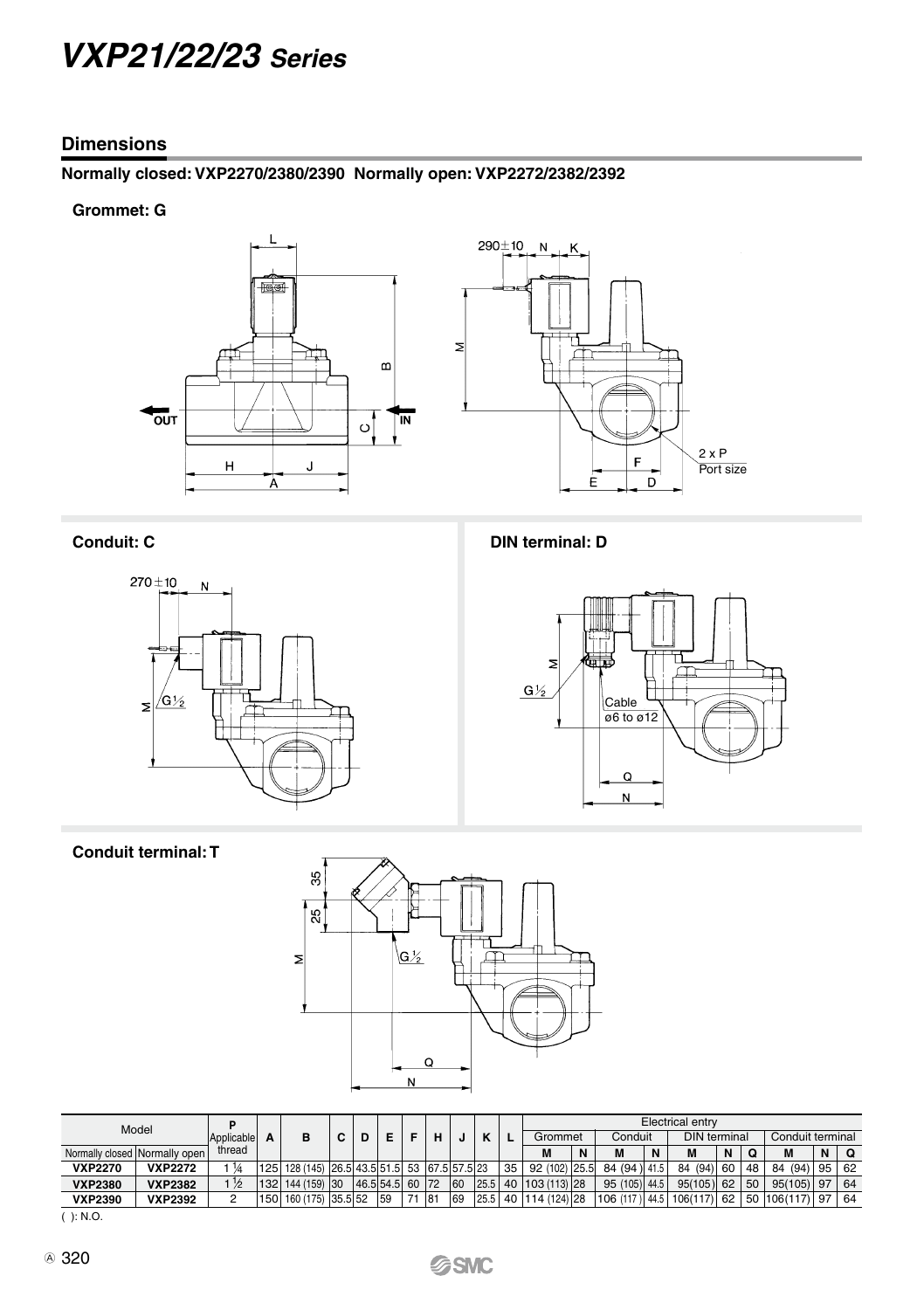

### **Dimensions**

# **Normally closed: VXP2270/2380/2390 Normally open: VXP2272/2382/2392**

### **Grommet: G**







**Conduit: C DIN terminal: D**



# **Conduit terminal: T**



| Model          |                               | Applicable |        |        |              |     |                       |          |     |       |         |                |    | Electrical entry |         |               |                     |          |    |                  |              |    |    |
|----------------|-------------------------------|------------|--------|--------|--------------|-----|-----------------------|----------|-----|-------|---------|----------------|----|------------------|---------|---------------|---------------------|----------|----|------------------|--------------|----|----|
|                |                               |            | в<br>- |        | C            |     |                       |          |     | н     |         | $\overline{ }$ |    | Grommet          | Conduit |               | <b>DIN</b> terminal |          |    | Conduit terminal |              |    |    |
|                | Normally closed Normally open | flange     |        |        |              |     |                       |          |     |       |         |                |    | M                | N       | M             | N                   |          | N  | Ω                | M            | N  | ∣Q |
| <b>VXP2270</b> | <b>VXP2272</b>                | 32A        | 160    |        | 135 67.5 169 |     | $(186.5)$ 51.5 100    |          |     | 36 23 |         | 35             | 12 | 92 (102)         | 25.5    | (94)<br>84    | 41.5                | 84 (94)  | 60 | 48               | 84 (94)      | 95 | 62 |
| <b>VXP2380</b> | <b>VXP2382</b>                | 40A        | 170    | 140 70 |              | 184 | (199)                 | 54.5 105 |     | 42    | 25.5    | 40             | 14 | $103(113)$ 28    |         | 95 (105) 44.5 |                     | 95(105)  | 62 | 50               | 95(105)      | 97 | 64 |
| <b>VXP2390</b> | <b>VXP2392</b>                | 50A        | 180    | 155    |              |     | 77.5 202.5 (217.5) 59 |          | 120 |       | 52 25.5 | 40 l           |    | 14 114 (124)     | 28      | 106(117)      | 144.5 <sub>1</sub>  | 106(117) | 62 |                  | 50 106 (117) | 97 | 64 |

 $( ): N.O.$